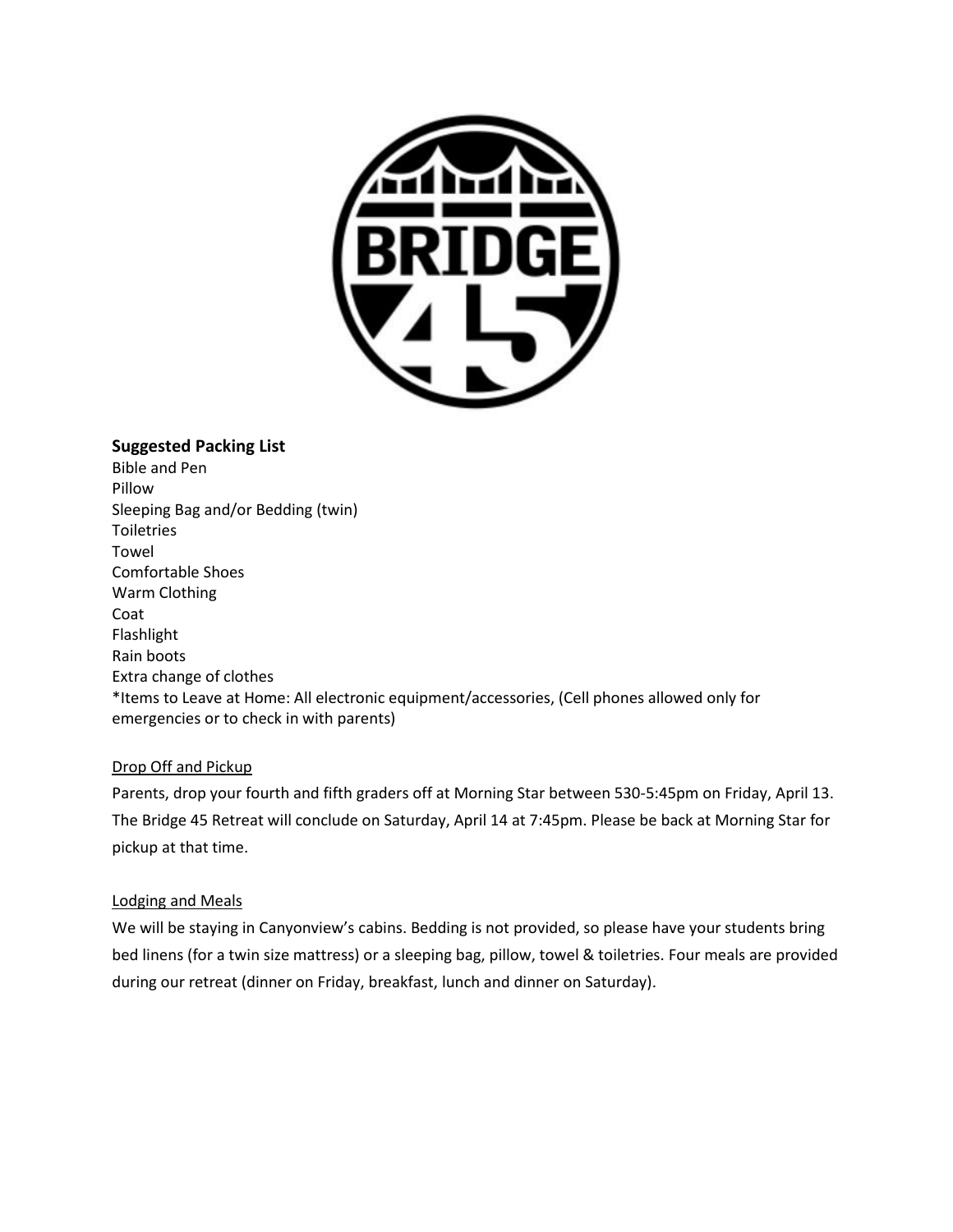# **General Retreat Schedule**

| Friday April 13   |                                  |
|-------------------|----------------------------------|
| 530pm             | Arrive at church                 |
| 6pm               | <b>Bus Leaves for Canyonview</b> |
| 630pm             | Dinner                           |
| 7pm               | session #1                       |
| 8pm               | <b>Group Games</b>               |
| 915pm             | Free time                        |
| 10pm              | Lights out                       |
| Saturday April 14 |                                  |
| 8am               | <b>Breakfast</b>                 |
| 8:30am            | Small groups                     |
| 9am               | Free time                        |
| 10am              | Session #2                       |
| 11am              | Small groups                     |
| 11:30am           | Group games                      |
| 12:30pm           | Lunch                            |
| 1pm               | Free time                        |
| 2pm               | Session #3                       |
| 3pm               | Small groups                     |
| 3:30pm            | Camp project                     |
| 5:30pm            | Dinner                           |
| 6pm               | Closing Session #4               |
| 7:15pm            | Leave for Salem                  |
| 7:45pm            | Parent pickup at church          |